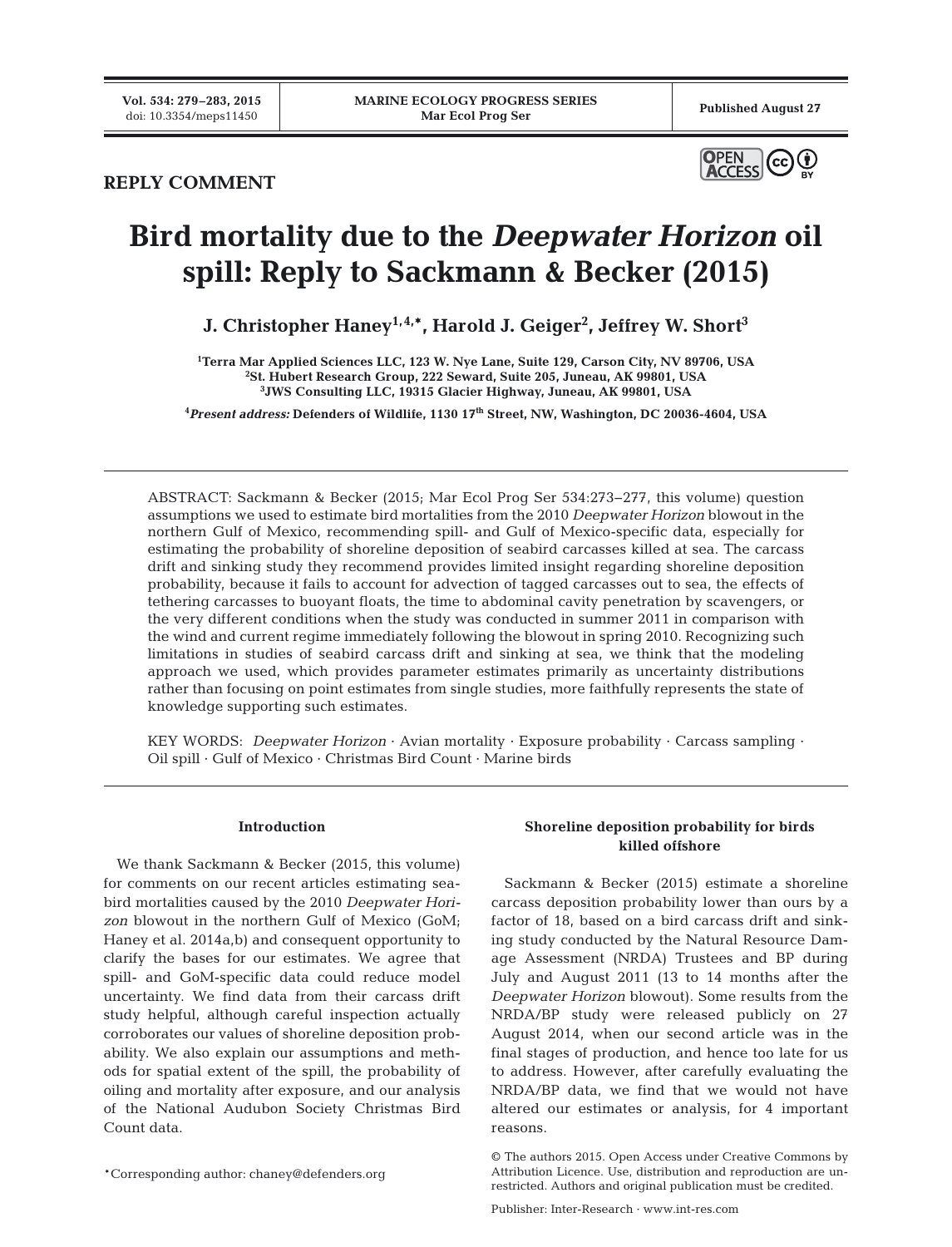(1) Sackmann & Becker's estimate of 0.054 d<sup>-1</sup> for the instantaneous carcass sinking rate is based on a difference between shoreline retrieval of radiotransmitter tags attached to bird carcasses and those attached to dummies (plastic containers of similar size and density). While the rationale given in the NRDA/BP study plan for this comparison is to control for transmitter failure (Ford & Varela 2011), this approach does not account for tags on both carcasses and dummies that were irretrievably advected out to sea. Clearly, carcasses advected far out to sea are unlikely to reach the shorelines that were monitored for carcass deposition, and these carcasses should be considered in estimates of shoreline deposition probability. We implicitly accounted for these advective losses in our study through use of average shoreward wind velocities, because the average velocity shoreward is decreased by the magnitude and duration of offshore winds. Accounting for these advection losses doubles Sackmann & Becker's estimate of instantaneous carcass loss rate to  $0.112 d^{-1}$  (= -[1/8] ln[81/199], assuming an average time at sea of 8 d).

(2) According to 'Collection Comments' associated with retrieved carcass tags in the data spreadsheet (GSD 2014) cited by Sackmann & Becker (2015), 33 of 81 'carcasses' retrieved from shorelines were actually remnants of skin, feathers and leg fragments still attached to positively-buoyant radio tags. Given the emphasis on prompt retrieval of carcasses once deposited on shorelines in the NRDA/BP study plan (Ford & Varela 2011), most damage inflicted on these carcasses likely occurred at sea. Carcasses rapidly lose buoyancy once the abdominal cavity is penetrated (Wiese 2003), making this the key factor determining carcass sinking rate at sea. The time from carcass deployment at sea to initial penetration of the abdominal cavity by scavengers cannot be determined from data produced by the NRDA/BP study, but quite likely occurred within the first day or so, such that carcass remnants still attached to the radio tag flotation would otherwise have sunk soon thereafter. Conversely, based on the 4 carcass 'Collection Condition' records that indicate deposition of an intact carcass on the shoreline (the rest were either noted as 'heavily scavenged' or 'mummified/skeletal'), an estimate for instantaneous carcass loss rate at sea could be computed as  $0.488 \, \mathrm{d}^{-1}$  (= -[1/8] ln[4/199]). This result agrees with an estimate of instantaneous carcass loss  $(1.0 d<sup>-1</sup>)$  that we used to guide us in developing our probability distribution to within a factor of ~2. Although the 0.488  $d^{-1}$  value leads to a shoreline deposition probability *(r)* of 0.159, greater than the upper bound of the 95% uncertainty interval we gave for *r* of 0.093 (in Table 1 of Haney et al. 2014a), the difference may well be the result of the differing wind and current regimes present in summer of 2011 when the NRDA/BP study was conducted in comparison with winds and currents during spring and summer 2010 when the *Deepwater Horizon* blowout occurred.

(3) The apparent agreement of Sackmann & Becker's (2015) carcass sinking rate estimate of 0.054  $d^{-1}$  with estimates of bird carcass sinking rates from Ford et al. (1996) in the much cooler Gulf of Alaska is actually strong evidence that Sackmann & Becker's (2015) estimate is too low. As we noted in our supplemental material in Haney et al. (2014b), biological degradation rates in the warmer Gulf of Mexico are expected to be faster (see also Nero et al. 2013) by a factor of about 3, compared to waters as cool as the Gulf of Alaska. The Ford et al. (1996) study also involved carcasses tethered to positively buoyant floats, which artificially delayed carcass sinking to some unknown degree.

(4) The NRDA/BP study was conducted  $>1$  yr after the *Deepwater Horizon* incident, when wind and current conditions were substantially different (e.g. Fig. 1). In 2010, response authorities opened floodcontrol gates on the Mississippi River to redirect the discharge and prevent or delay *Deepwater Horizon* oil from reaching the coastal marshes, an action which would, of course, also impede shoreward transport of carcasses. Hence, while the NRDA/BP study may be 'GoM- and spill-specific' with respect to space, it is not so with respect to time.

In light of these considerations, we do not find compelling justification to alter our findings regarding the probability of shoreline deposition for carcasses killed at sea by the *Deepwater Horizon* blowout.

#### **Spatial extent of the spill**

Based on the Textural Classifier Neural Network Algorithm (TCNNA) for processing synthetic aperture radar (SAR) data (Garcia-Pineda et al. 2013), Sackmann & Becker (2015) advocated 10 750 km2 as the average daily spatial extent of oil during the Deepwater Horizon blowout (instead of 19000 km<sup>2</sup>, the value we used). However, SAR data fail to delineate the full extent of an oil slick on the ocean surface if (1) winds are chaotic or fall outside the optimal detection range of 1.5 to 6.0 m s<sup>-1</sup> (Fingas & Brown 2014); (2) shadowing in the SAR imagery arises due to the coastline, bathymetry, and currents; or (3) low detection arises due to SAR incident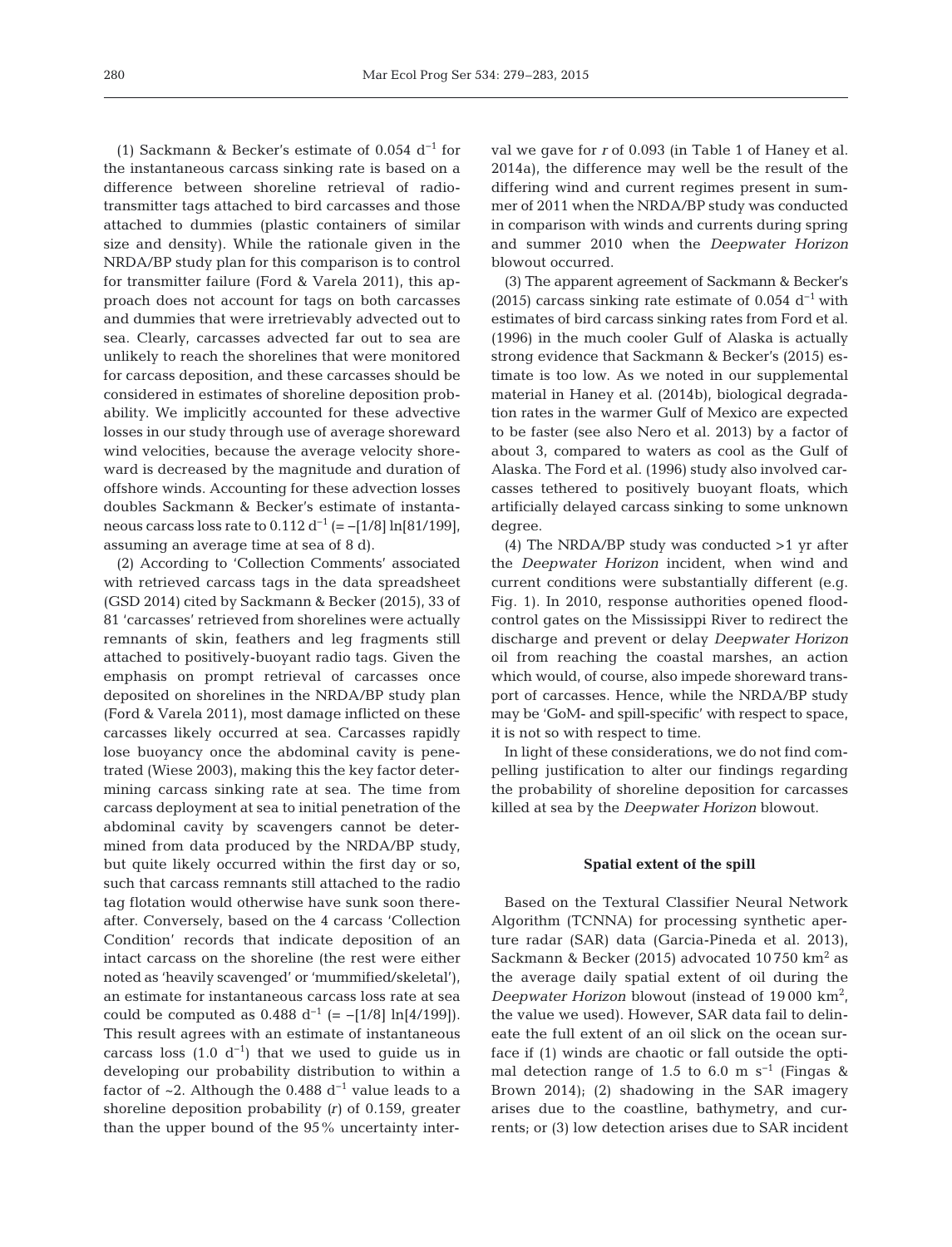

Fig. 1. Contrast in geostrophic currents between (a) 20 May 2010 (during the *Deepwater Horizon* blowout) and (b) the July− August 2011 bird carcass drift and sinking study cited by Sackmann & Becker (2015). Each contour line indicates 2 cm of dynamic sea surface height. Shading — deep blue: cyclonic flow; yellow and orange: anti-cyclonic flow. Approximately 190 of 314 drifters (~60%) deployed in the 2011 drift and sinking study were deployed between 87.5° and 89.3° W, a region of the northern Gulf of Mexico with strong shoreward flow. In contrast, mesoscale currents were generally weaker, and oriented alongshore or offshore during the *Deepwater Horizon* blowout (historical altimetry can be customized for any date at: http://eddy.colorado.edu/ccar/ssh/nrt\_gom\_grid\_viewer; accessed 16 June 2015)

angle and beam mode (Supplement in Haney et al. 2014a).

During the *Deepwater Horizon* blowout, mean daily wind speed exceeded this effective SAR threshold of 6 m s−1 on 26 of 103 days (25% of the active blowout, based on winds measured at NOAA buoy station BURL1, Southwest Pass, LA; www.ndbc.noaa.gov/ station\_page.php?station=burl1). In part due to these conditions, we regard a synthesis of satellite imagery and other sources in the Experimental Marine Pollution Surveillance Daily Composites Products to better represent oil extent than the SAR data alone. Nevertheless, for reasons already presented (Supplement in Haney et al. 2014a), we believe even these values likely under-represent the actual exposure risks posed to birds during *Deepwater Horizon* blowout*.*

#### **Oiling and mortality**

Sackmann & Becker (2015) request a more complete explanation of how we arrived at our values for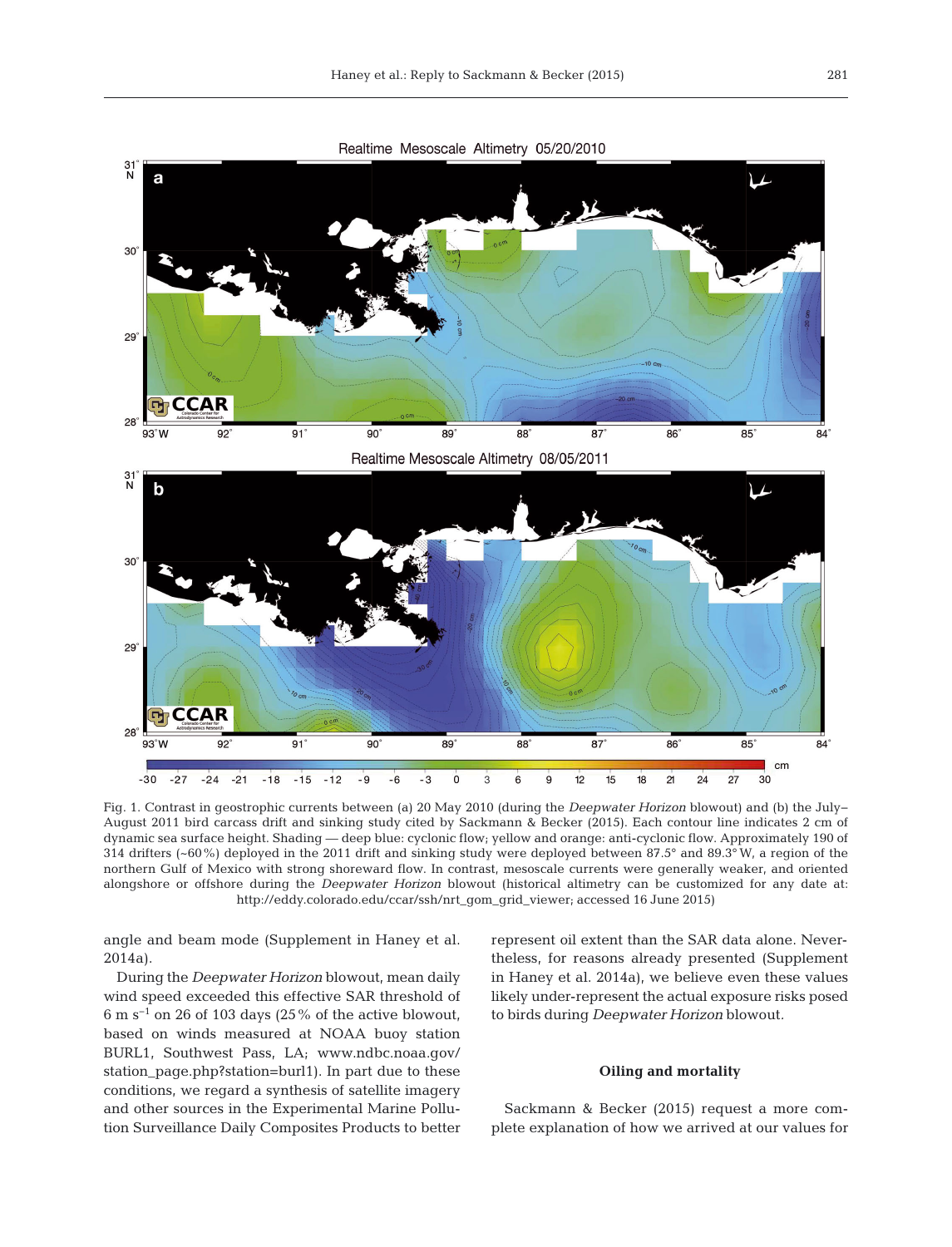proportionate mortality *(M)*. We did not apply an algorithm to data presented in Camphuysen & Heubeck (2001) to arrive at the values we used, as implied by Sackmann & Becker's (2015) request. Instead, we selected a probability distribution such that the mean and standard deviation together encompassed values of *M* that we considered plausible in light of all available information from the literature and the bird carcasses collected following the *Deepwater Horizon* blowout. With respect to the data in Camphuysen & Heubeck (2001), the mean and standard deviation of the beta distribution we chose to represent uncertainty in *M* ensured that *M* rarely ex ceeded the median value of the Camphuysen & Heubeck (2001) data of 61%. While this approach is somewhat subjective, it has the great advantage of implicitly including a wide variety of assumptions about *M*, and doing so transparently. Given large uncertainties in all the parameters, it seemed preferable to model those uncertainties as faithfully as possible, rather than fixating on any one value associated with a confidence interval of dubious validity (e.g. one constructed from the range of parameters for *M* given in Camphuysen & Heubeck 2001, which are not independent observations of the same para meter measured under identical conditions).

Furthermore, Sackmann & Becker (2015, p. 275) assert that '...bird species differ in their sensitivity to degree of oiling (NOAA 1996),' but the NOAA (1996) document cited does not support this assertion. Instead, the NOAA (1996) guidance indicates that bird guilds have different sensitivities to oil with regard to likelihood of exposure, with alcids or seaducks, for example, being more vulnerable to contact with an oil slick at sea than shorebirds. But once oiled, the NOAA (1996, p. 32 of Chapter 3) guidance is quite clear regarding the most probable outcome, stating: 'Typically, surface slicks are assumed to be lethal to wildlife (mammals, seabirds).' Even a thin sheen compromises plumage integrity (e.g. O'Hara & Morandin 2010) and hence chances for survival. Self-cleaning prospects for birds contaminated with small specks of oil (<10% of plumage) are considered 'rarely successful' or even 'impossible,' with long-term survival prospects scored as 'bleak' or 'none' (Camphuysen 2007). Consequently, any contact with macroscopically evident oil by seabirds is typically assumed to lead to mortality. In this context 'macroscopically evident' refers to visibility to an observer in the immediate vicinity, not necessarily to a satellite that can only detect the more extensive (and thicker) oil slicks. Hence, the intimation that seabirds have varying sensitivities to oiling

is not supported by NOAA (1996), nor by other studies. We therefore stand by the assumptions we made regarding the probability of oiling and the proportionate mortality *M*.

## **Christmas Bird Count**

We share the concerns raised by Sackmann & Becker (2015) regarding the National Audubon Society Christmas Bird Count data as a basis for detecting changes in the laughing gull population in the GoM. The ~60% decline in the CBC index we noted from 2009 to 2010 was based on comparison of the ratio of the sum total of laughing gulls sighted during the CBC and the sum total of party hours from all stations in the 5 US GoM states. This approach of calculating the overall sightings per unit effort (SPUE) is akin to use of catch per unit effort (CPUE) computations as an estimator of fisheries population sizes. The result is 39.8 laughing gull sightings per party hour in 2009  $(n = 101$  stations) and 16.4 in 2010  $(n = 98$  stations), a decline of 59%. However, this apparent decline depends on inclusion of the result from the TXHO station in 2009. Without this station, the 2009 SPUE becomes 14.6, which would suggest a negligible change in population from 2009 to 2010. We did not realize the leverage provided by the result from the TXHO, nor did we consider results from years prior to 2009 in our analysis, and we thank Sackmann & Becker for bringing these points to our attention.

While we concede that the CBC data are not as corroborative of our estimates of bird mortalities caused by the *Deepwater Horizon* blowout as we had thought, we do not consider the absence of such corroboration as evidence against our mortality estimates. Detecting the ~35% decline of laughing gulls that we presented in Table 3 of Haney et al. (2014b) is inherently problematic given the high inter-annual variability of the SPUE we computed for this species. Inter-annual changes of the SPUE for the years 2000 to 2008 range from  $-26\%$  to  $+64\%$ , which could substantially obscure an actual decline of ~35%.

## **Discussion**

We agree with Sackmann & Becker (2015, p. 276) that a '…reliable and credible estimate of seabird mortality after the DHOS [*Deepwater Horizon* oil spill] requires detailed evaluation of assumptions, modeling methods, and parameter estimates.' However, we think that our use of probability to weight